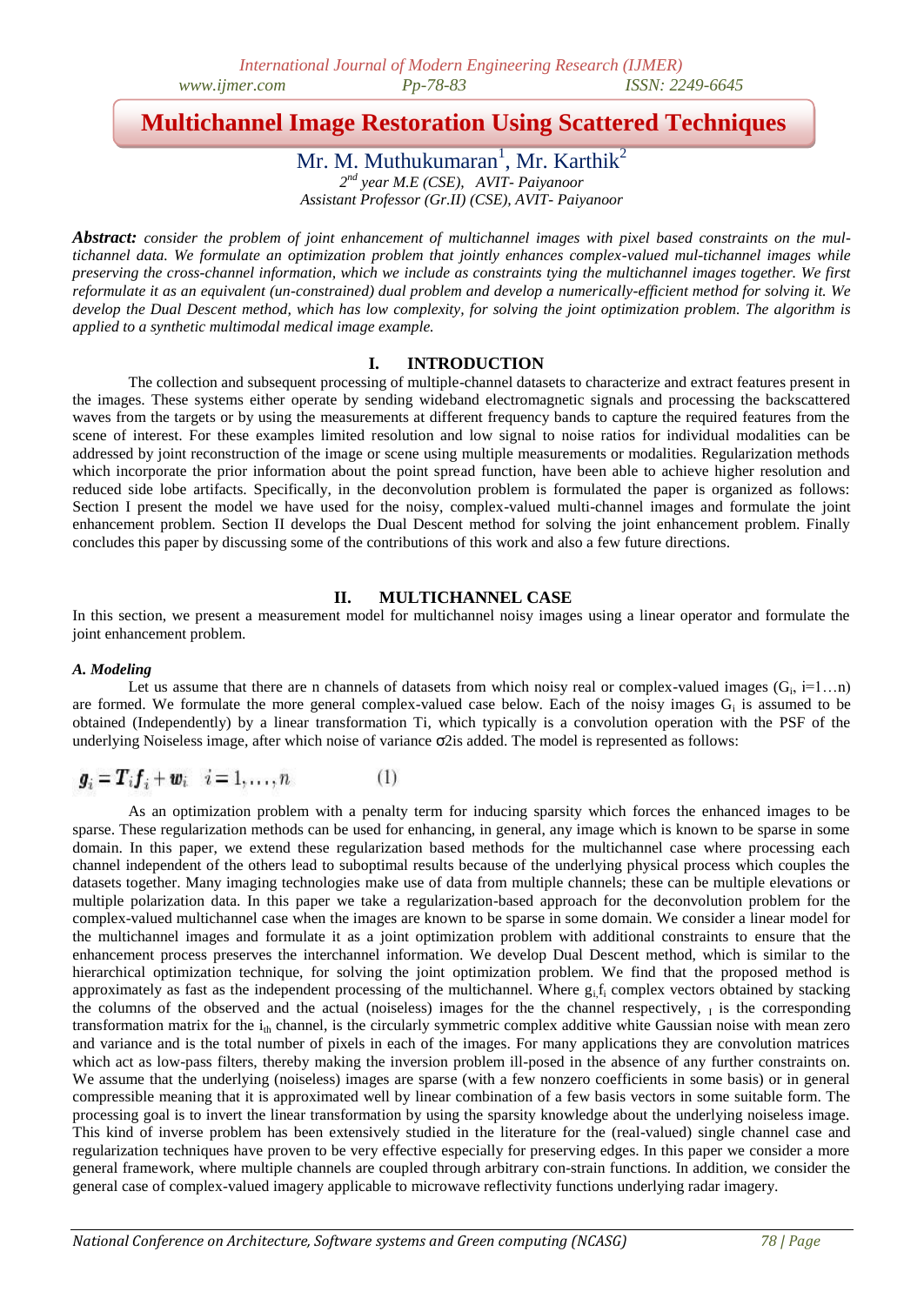## *B. Joint Enhancement Problem*

We next formulate the problem of joint enhancement first as a (constrained) joint optimization problem and then reduce it to an equivalent (unconstrained) dual problem. The constrained joint optimization problem representing the multichannel problem is mathematically formulated as follows:

$$
f_1, f_2, \dots, f_n
$$
  

$$
\sum_{s.t.}^{n} \sum_{i=1}^{n} h_{ij}(f_i) = 0, \quad j = 1, \dots, N
$$

where  $L(f_1, f_2, \ldots, f_n)$  is given by

$$
L(\bm{f}_1, \bm{f}_2, \ldots, \bm{f}_n) = \sum_{i=1}^n ||\bm{g}_i - T_i \bm{f}_i||_2^2 + \sum_{i=1}^n \lambda_{1i}^2 ||\bm{f}_i||_p^p
$$
  
+ 
$$
\sum_{i=1}^n \lambda_{2i}^2 ||\bm{D}|\bm{f}_i||_{p}^p
$$

 $p \leq 1$  $\lambda_{1,i}^2$  $\lambda_2^2$ .

Weight to the data-fitting, the sparseness and the region-en-hancement terms in the optimization problem. The NXN\*T<sub>i</sub> matrices are the forward linear operators and Are vectors representing the observed and the enhanced images respectively for the channels, where the image pixels are stacked into a vector. The is the discrete approximation of the 2-D derivative operator. In order to avoid the difficulty of differentiating the terms near zero, we approximate it as in by where is an arbitrary small positive constant (e.g.,is the th component of the th channel. hence, the approximated cost function is given by,

$$
||f_i||_p^p \approx \sum_{j=1}^N (|(f_i)_j|^2 + \epsilon)^{p/2} \quad i=1,\ldots,n
$$

One method for solving this optimization problem would be to include the constraint directly in the joint optimization problem, i.e., is an invertible map. For example consider an equal-magnitude constraint, the reconstructed images. In such a case, we can directly include the constraint in the cost function and reduce the number of parameters to be optimized from real variables to real variables and then do a gradient descent. Even though the complexity of such an approach is lower, the gradient descent was found to take significantly more time to converge to the solution than decoupled solutions to. Second, such an approach is not general, in the sense that it cannot be applied for more general constraint functions. Convert the joint (constrained) optimization problem given into an equivalent (unconstrained) dual problem. Assume to be a local minimum, for matrix  $i_p$ -norm) and where is an arbitrary small positive constant (e.g., is the th component of the th channel. Hence, the approximated cost function is given by,

$$
\hat{L}_i(f_i) = ||g_i - T_i f_i||_2^2 + \lambda_{1i}^2 \left\{ \sum_{j=1}^N (|(f_i)_j|^2 + \epsilon)^{p/2} \right\} + \lambda_{2i}^2 \left\{ \sum_{j=1}^M (|(D|f_i|)_j|^2 + \epsilon)^{p/2} \right\}
$$

One method for solving this optimization problem would be to include the constraint directly in the joint optimization problem, i.e., is an invertible map. For example, consider an equal-magnitude constraint, the reconstructed images. In such a case, we can directly include the constraint in the cost function and reduce the number of parameters to be optimized from real variables to real variables and then do a gradient descent. Even though the complexity of such an approach is lower, the gradient descent was found to take significantly more time to converge to the solution than decoupled solutions to. Second, such an approach is not general, in the sense that it cannot be applied for more general constraint functions. Convert the joint (constrained) optimization problem given into an equivalent (unconstrained) dual problem. Assume to be a local minimum of (2). Then there exists a corresponding Lagrange multiplier vector which satisfies the first and second conditions to be a local minimum point [23]. Hence, locally, the function irately convex around . For any fine the dual function as follows:

$$
\xi(\boldsymbol{\beta}) = \min_{\boldsymbol{f}_1, \boldsymbol{f}_2, \dots, \boldsymbol{f}_n} \underbrace{\left[ \hat{L}(\boldsymbol{f}_1, \boldsymbol{f}_2, \dots, \boldsymbol{f}_n) + \sum_{i=1}^n \boldsymbol{\beta}^T \boldsymbol{h}_i(\boldsymbol{f}_i) \right]}_{\tilde{\epsilon}(\boldsymbol{f}_1, \boldsymbol{f}_2, \dots, \boldsymbol{f}_n, \boldsymbol{\beta})}
$$

Where the minimum is taken locally. It is straightforward from the Local Duality Theorem [23] to prove the equivalence between and the following dual problem: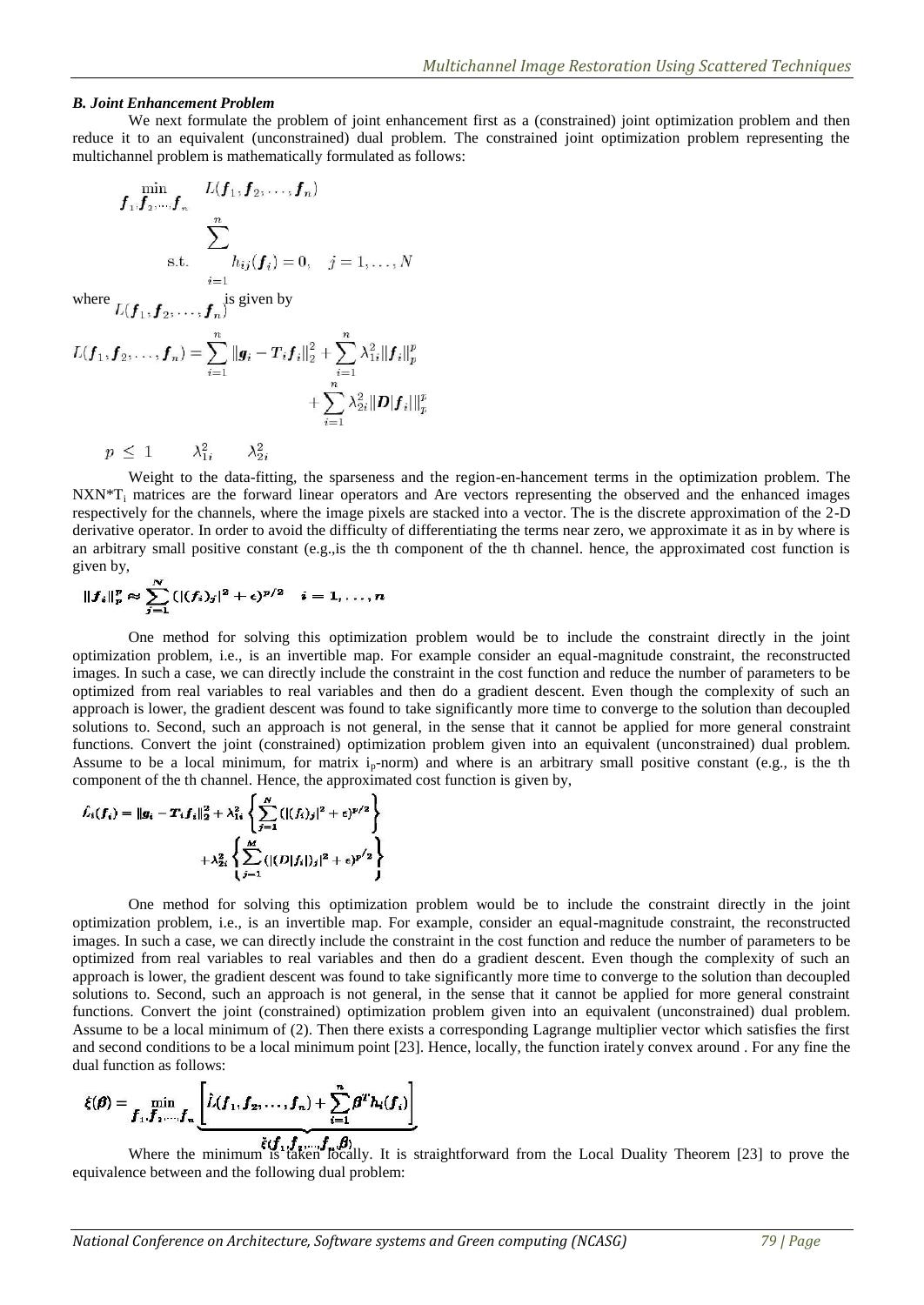# max  $\xi(\boldsymbol{\beta})$ .

We include the following results from [23], used in proving the Local Duality Theorem, that will be important in formulating a solution strategy. Their proofs are straightforward and have been omitted for brevity.

*Lemma 1:* **The dual function has gradient**

$$
\nabla \xi(\boldsymbol{\beta}) = \sum_{i=1}^n \mathbf{h}_i(\boldsymbol{f}_i(\boldsymbol{\beta}))
$$

Where for is the unique solution to (7).

This lemma is useful as it gives the gradient of the dual function with respect to the Lagrange multipliers and, thus, can be used to develop fast and efficient algorithms for solving the dual problem. The second result establishes Hesitation which can be used to formulate quadratic methods

$$
\nabla^2 \xi(\boldsymbol{\beta}) = -\sum_{i=1}^n \nabla h_i(f_i(\boldsymbol{\beta})) H_i^{-1}(f_i(\boldsymbol{\beta})) \nabla h_i(f_i(\boldsymbol{\beta}))^H
$$

Where the matrix  $H_i$  is defined although, from the Local Duality Theorem, it appears as though the dual formulation is equivalent only locally, we found through simulations that it is robust to the various initializations we used. Second-order sufficiency is approx-near, we dew here over be-function Hessian of the dual function

$$
\hat{L}(f_1, f_2, \ldots, f_n) = \sum_{i=1}^n \|g_i - T_i f_i + \sum_{i=1}^n \lambda_{2i}^2 \left\{ \sum_{j=1}^M \left\| \frac{2}{j-1} \right\|_2^2 + \sum_{i=1}^n \lambda_{1i}^2 \left\{ \sum_{j=1}^N (|(f_i)_j|^2 + \epsilon)^{p/2} \right\} \right\}
$$
\n
$$
\sum_{i=1}^n \hat{L}_i(f_i)
$$
\n
$$
:= L_i(f_i)
$$

## **III. DUAL DESCENT METHOD**

#### *A. Algorithm*

In this section, we develop a fast numerical method for solving the dual problem. The equivalent unconstrained optimization problem we need to solve is given by

$$
\max_{\boldsymbol{\beta}} \min_{\boldsymbol{f}_1, \boldsymbol{f}_2, \ldots, \boldsymbol{f}_n} \left[ \hat{L}(\boldsymbol{f}_1, \boldsymbol{f}_2, \ldots, \boldsymbol{f}_n) + \sum_{i=1}^n \boldsymbol{\beta}^T \boldsymbol{h}_i(\boldsymbol{f}_i) \right].
$$

The constraint has been included in the cost function and the are the Lagrange multipliers which will also be taken as pa to be optimized. We develop a method which avoids directly solving the complicated optimization problem in (11) by adopting a step-by-step approach. The Dual Descent method contains two nested iterations to solve (11). For each fixed

The inner loop solves (7) for. Note that each minimization of (11) decouples into smaller minimization lems. The updated vectors are passed on to the outer loop which updates the vector using the gradient of the dual function given by (9). The derivative of the cost function with respect to the real and imaginary parts of is compactly represented as complexgradient vectors as follows:

$$
\nabla \hat{L}_{\boldsymbol{f}_i} = H_i(\boldsymbol{f}_i) \boldsymbol{f}_i - 2 \boldsymbol{T}_1^H \boldsymbol{g}_i
$$

Where

$$
H_i(f_i) := 2T_i^T T_i + p \lambda_{1i}^2 A_{1i} + p \lambda_{2i}^2 \Phi_i^T D^T A_{2i} D \Phi_i + F_i
$$
  
\n
$$
A_{1i} := diag \left\{ \frac{1}{(|(f_i)_j|^2 + \epsilon)^{1 - p/2}} \right\}, \quad j = 1, ..., N
$$
  
\n
$$
A_{2i} := diag \left\{ \frac{1}{(|(D|f_i|)_j|^2 + \epsilon)^{1 - p/2}} \right\}, \quad j = 1, ..., M
$$
  
\n
$$
\Phi_i := diag \left\{ e^{(-j\angle\{(f_i)_j\})} \right\}, \quad j = 1, ..., N
$$
  
\n
$$
F_i := diag \left\{ \frac{(\nabla(\beta^T h_i(f_i)))_j}{(f_i)_j} \right\}, \quad j = 1, ..., N.
$$
 (13)

*National Conference on Architecture, Software systems and Green computing (NCASG) 80 | Page*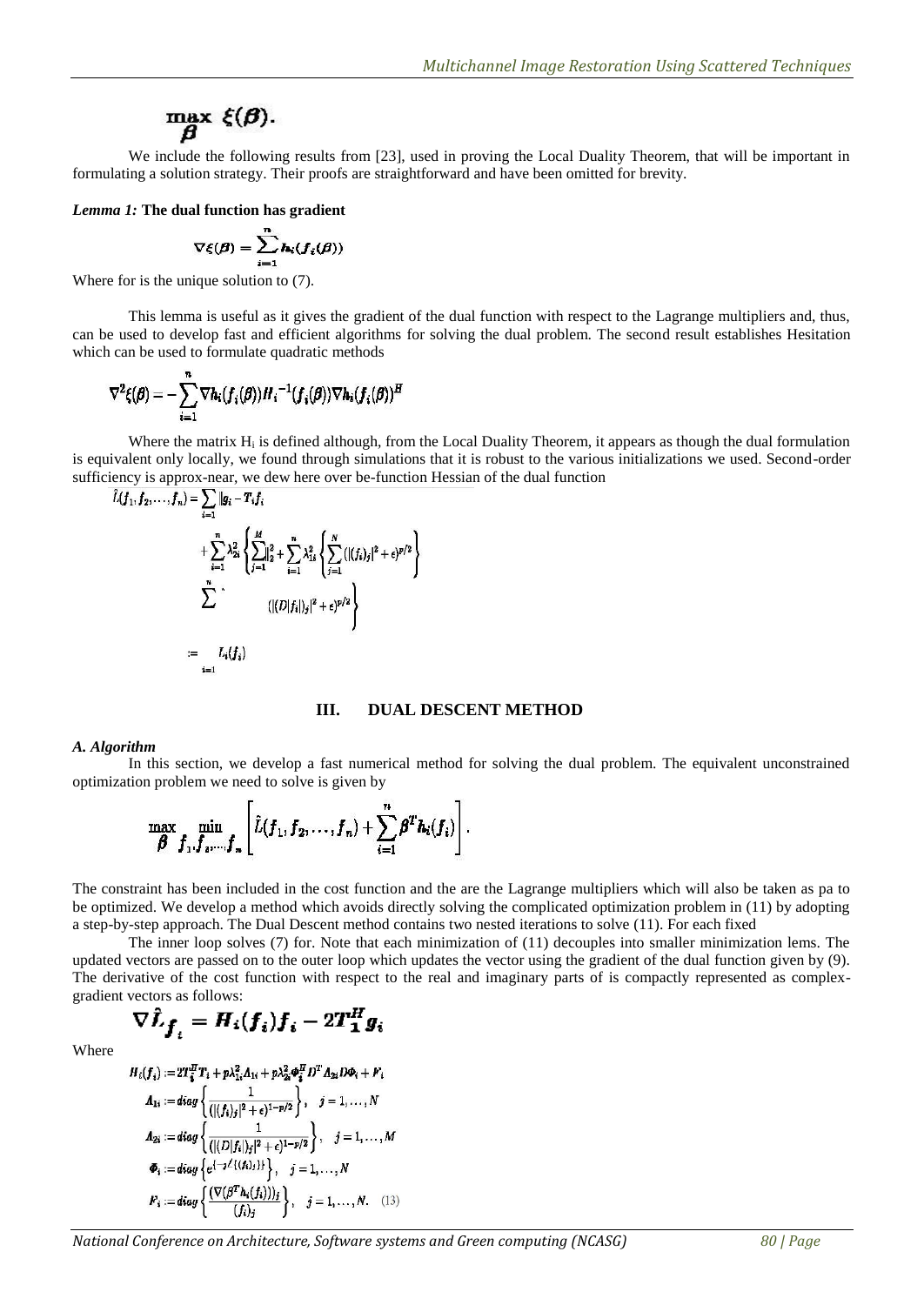Note that can be seen as an approximated Hessian matrix for the th-channel. The last term in factor out in the radiant expression (12) for the cases where is not a polynomial in. Thus, the first derivative with respect to each of the, for a fixed, can be independently used to find the updated vectors. The quasi-Newton iteration equation for each, given, is as follows:

$$
H_i(f_i^l)f_i^{l+1}=\gamma_D 2T_i^H g_i.
$$

The previously shown equation (for each) can be solved using the conjugate gradient method [24], typically with until the residual error is less than some predefined (e.g.). Each is updated until the relative difference in the updated vectors is less than some user-selected)

$$
\frac{\|f_{\vec{i}}^{l+1}-f_{\vec{i}}^l\|}{\|f_{\vec{i}}^{l+1}\|}<\delta_1.
$$

Then, all the updated vectors are used to update using a gradient-based approach

$$
\boldsymbol{\beta}^{k+1} = \boldsymbol{\beta}^k + \alpha \nabla \xi(\boldsymbol{\beta}^k)
$$

### **PSEUDOCODE FOR THE DUAL DESCENT METHOD**

Input: Measured images  $g_i$ , forward operators  $T_i$ , sparseness paramters p,  $\lambda_{14}^2$ ,  $\lambda_{24}^2$ , stepsize  $\alpha$  and convergence parameters  $\delta_1$  and  $\delta_2$ .

Output: Jointly enhanced images  $f_4$ .

Initialize: 
$$
f_i^0 = g_i
$$
,  $\beta^0 = 0$  and  $\nabla \xi(\beta^0) = \sum_{i=1}^n h_i(g_i)$ .

## The Algorithm

1: while  $e > \delta_2$  du

- Update  $\beta^k$  using (16) 2:
- while Relative change in all  $f_i^i > \delta_1$  do  $3:$
- Form diagonal matrices  $A_{14}$ ,  $A_{24}$  using vectors  $f_4^l$  and equation  $\ddot{ }$  $(13)$
- Solve for the vectors  $f_4^{l+1}$  in equation (14) using  $\beta^{l+1}$  computed 5:
- Compute relative change in  $f_i^i$ :  $e_i = \frac{||f_i^{i+1} f_i^i||}{||f_i^i||}$ 6:

7: **end while**  
\n8: 
$$
f_i^{k+1} = f_i^{l+1}
$$
  
\n9: Compute  $\nabla \xi(\beta^{k+1})$  using (17)  
\n10: Relative change in  $\beta$ :  
\n
$$
e = \frac{|\hat{\xi}(j_1^{k+1}, j_2^{k+1}, \dots, j_n^{k+1}, \beta^{k+1}) - \hat{\xi}(j_1^k, j_2^k, \dots, j_n^k, \beta^k)|}{\hat{\xi}(j_1^k, j_2^k, \dots, j_n^k, \beta^k)}
$$
\n11: **end while**  
\n12:  $f_i = \hat{\jmath}_i^{k+1}$ 

Where (e.g) is the user-selected step size and

$$
\nabla \xi(\boldsymbol{\beta}^k) = \sum_{i=1}^n h_i(\hat{\boldsymbol{f}}_i^k)
$$

Is the gradient of the dual function derived in Lemma 1. Al though a second-order descent is possible for Culating for all images and for each iteration is computationally demanding even for the cases where the convolution matrices. Hence, we elect to use a gradient approach here. The stopping criterion is chosen to be

$$
\frac{|\tilde{\xi}(\hat{\boldsymbol{f}}_{1}^{k+1},\hat{\boldsymbol{f}}_{2}^{k+1},\ldots,\hat{\boldsymbol{f}}_{n}^{k+1},\boldsymbol{\beta}^{k+1})-\tilde{\xi}(\hat{\boldsymbol{f}}_{1}^{k},\hat{\boldsymbol{f}}_{2}^{k},\ldots,\hat{\boldsymbol{f}}_{n}^{k},\boldsymbol{\beta}^{k})}{\tilde{\xi}(\hat{\boldsymbol{f}}_{1}^{k},\hat{\boldsymbol{f}}_{2}^{k},\ldots,\hat{\boldsymbol{f}}_{n}^{k},\boldsymbol{\beta}^{k})}<\delta_{2}.
$$

The basic idea is to partially enhance the images indepen dently using slight modifications to the algorithm described in [25] and then use the updated vectors to estrus, two iterations, the inner iteration to find the enhanced images for each updated and the outer it employs a gradient-based method [22], to up refined estimates of the enhanced images. In this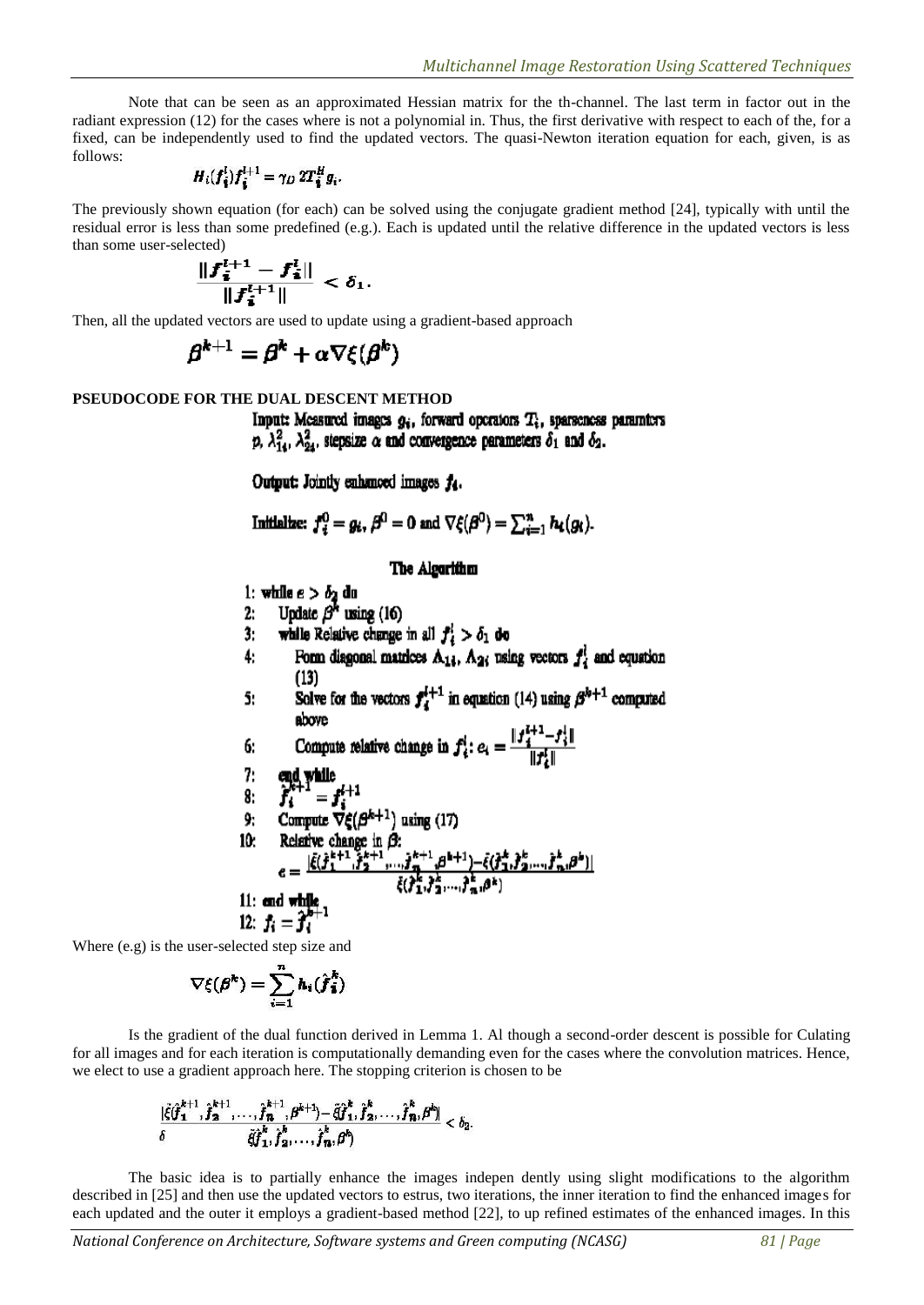way, instead of simultaneously solving for all the vectors and, we fix and then minimize the objective function for that. Then we update imization, thereby finding the surface of over which must be maximized. We, thus, make an implicit assumption that remains unchanged throughout the inner iteration, thereby obviating the need to maximize the function simultaneously along with the minimization. This decoupled approach significantly reduces the size of any compound optimization problem. The pseudo code for the Dual Descent method cal images computationally are gradient-based independently se estimate. There are, it-eration, which update using the



We apply the proposed joint processing strategy to the 2images from the eight passes. The resulting images share the same support but differ in their phases. The sum magnitude over the eight passes for independent and joint enhancement techniques for. We observe that joint processing reduces clutter levels and provides better isolation of target features.

## *B. Medical Imaging Example*

In many medical imaging applications, multichannel images are collected using different modalities, but the physical structure of the object being imaged remains the same across the channels. For example, even within MRI, T1weighted images provide complementary information, i.e., in T1 weighted images fat appears bright and fluids appear with Intermediate signal intensity, while in T2-weighted images fat appears dark and fluids are bright [33]. Typically these images are not sparse in the image domain but they contain a small number of homogeneous regions, so the gradient is sparse. Moreover each modality captures the regions of the underlying physical structure with different intensities because of which the need for joint enhancement becomes more relevant for reconstructing an accurate estimate of the physical structure. In such cases, the independent enhancement technique, with independently- and (b) jointly-enhanced plane images 2-D underlying T1- and T2-T1-foreover,

## *C. Computational Complexity*

In this subsection, we briefly discuss the computational com-plexity of the joint enhancement method and compare it to the independent enhancement. For the medical examples considered the frequency domain representations of the Point Spread Function (for finding and for are stored. Then, the dominating terms for the computational complexity (number of multiplications per iteration of the algorithm) are, which are computed once for each iteration. So the computational complexity (for each iteration) of the Dual Descent method is on the order of , being the number of pixels in the image, as all other multiplications required for each iteration are of a lesser order. The total computational com plexity of the algorithm is determined by the number of iterations the method takes to converge and its dependent number of pixels, which is still an open research topic. Note that the computational complexity per iteration of the independent enhancement method, which involves two unconstrained optimization problems, is also. So we expect the time complexities of the Dual Descent and the independent enhance-ment to be on the same order of magnitude. In all our Simulations the ratio of computation time was always between 4 and 5 with the Dual Descent being the larger computational time method.

## **IV. CONCLUSION**

In this paper we presented a joint enhancement problem for complex-valued coupled-multichannel-images/datasets. We formulated the problem as a joint optimization problem with constraints. We then reformulated it as an equivalent strained) dual problem and developed a fast numerical method, Dual Descent, for solving the optimization problem. We adopt a regularization approach to the enhancement problem by including -type terms in the cost function to counter the illposed nature of the inverse problem. Medical imaging examples that the independent processing of channels without considering the coupled-nature of the underlying datasets can result in degraded performance, whereas the joint approach, that includes additional constraints on the datasets, preserves the required features during the enhancement process. In this paper we focused on multichannel image enhancement, where the channels represent data from separate sensors. However, the techniques discussed in this paper are applicable for joint enhancement of images at multiple resolutions. in order to lower bound the minimum attainable value of the primal objective function, is not straightforward and is a topic of future research. Ana-lyzing the conditions on the objective and the constraint functions for which strong duality holds is another interesting topic to be explored.-, ), used for Dethe complexity iterations dependence on the independent cities (unconstrained) true constraints enhancement, per Extensions of the joint enhancement technique for colour images and multiband hyper spectral images are some of our future directions.